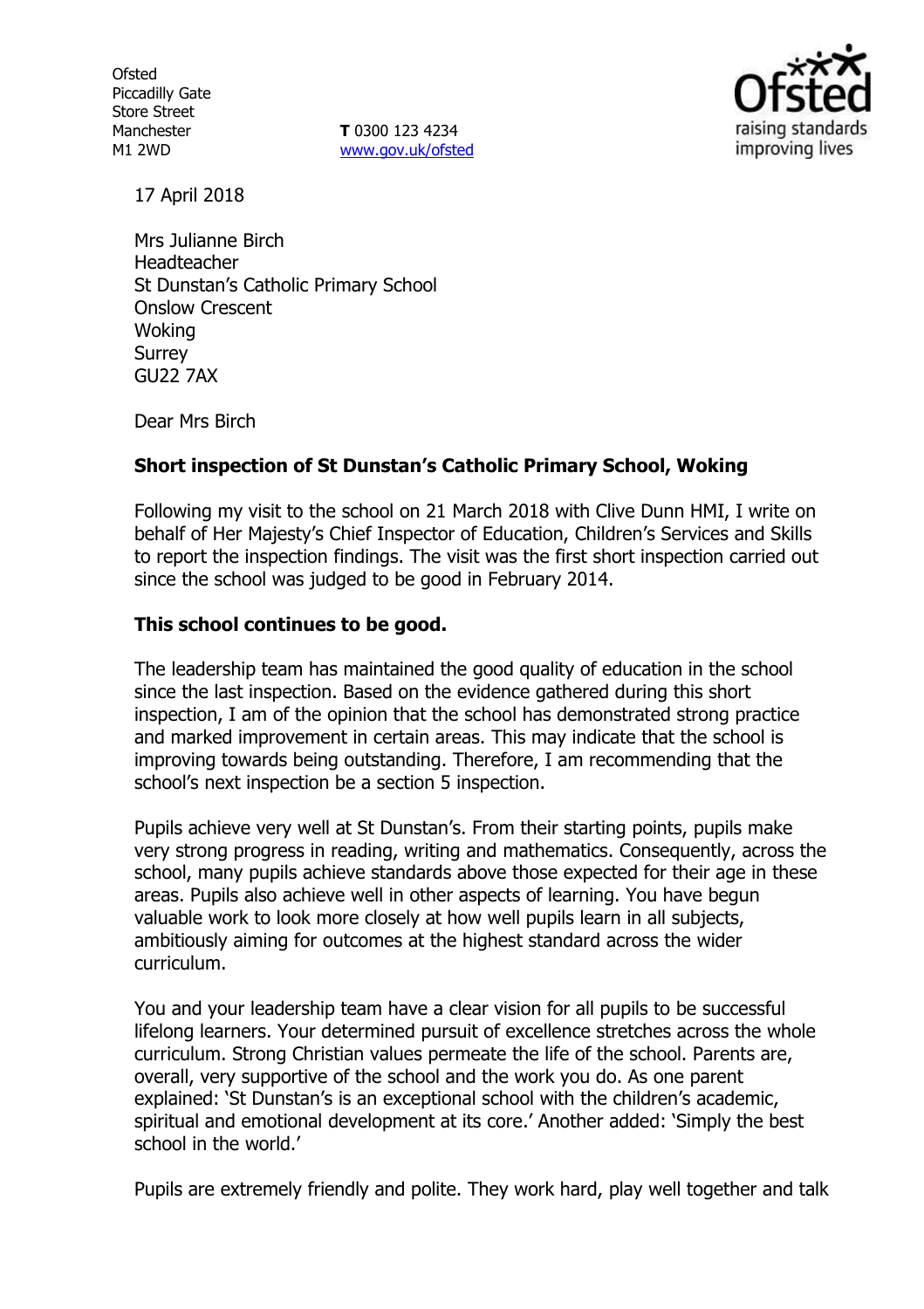

eagerly about their learning. Pupils' behaviour as they move around the school is exemplary. Pupils are rightly proud of their work. Pupils' high-quality achievements are passionately celebrated throughout the school. Subsequently, pupils see themselves as highly successful learners, which boosts their pride and confidence.

You and your leadership team have efficiently tackled the areas for improvement identified at the previous inspection. These were to ensure that teachers adapt work when they can see that pupils are finding it too hard or too easy. You were also asked to ensure that pupils know how well they are doing and what they need to do to improve their learning. Teachers are determined that pupils will achieve well. Staff receive helpful training and support from your talented wider leadership team. As a result, teachers skilfully question pupils to check their understanding and move learning on. Teachers' secure subject knowledge enables activities to be carefully matched to pupils' learning needs.

## **Safeguarding is effective.**

The leadership team has ensured that all safeguarding arrangements are fit for purpose. Every parent who responded to Ofsted's online survey said that their child was safe and happy. Pupils know how to keep themselves safe, including when they use the internet. Pupils say that they can talk to an adult if they have any worries or concerns.

Staff are vigilant in their approach. Leaders ensure that staff are well trained and kept regularly up to date, so that safeguarding is always at the forefront of their minds. Staff work closely with outside agencies, making timely and appropriate referrals when needed.

Governors regularly check the effectiveness of the school's work to keep pupils safe. Governors keep up to date with their safeguarding training. They successfully use their knowledge to routinely ensure that the school's recruitment records are compliant.

# **Inspection findings**

- During the inspection, we looked closely at specific aspects of the school's provision, including the effectiveness of leaders' work to ensure that disadvantaged pupils, and those who speak English as an additional language, achieve well. We also looked at how well leaders ensure that pupils make consistently good progress in mathematics.
- You successfully make the achievement of disadvantaged pupils a priority. Careful use of the additional funding ensures that extra support is carefully tailored to meet pupils' individual needs. Disadvantaged pupils' progress is rigorously monitored, so that support is swiftly adapted if required. As a result, work in current pupils' books shows many examples of disadvantaged pupils making rapid progress.
- The vibrant curriculum is a strength of the school. Pupils told inspectors that they enjoy their varied learning. Interesting activities motivate all groups of pupils.